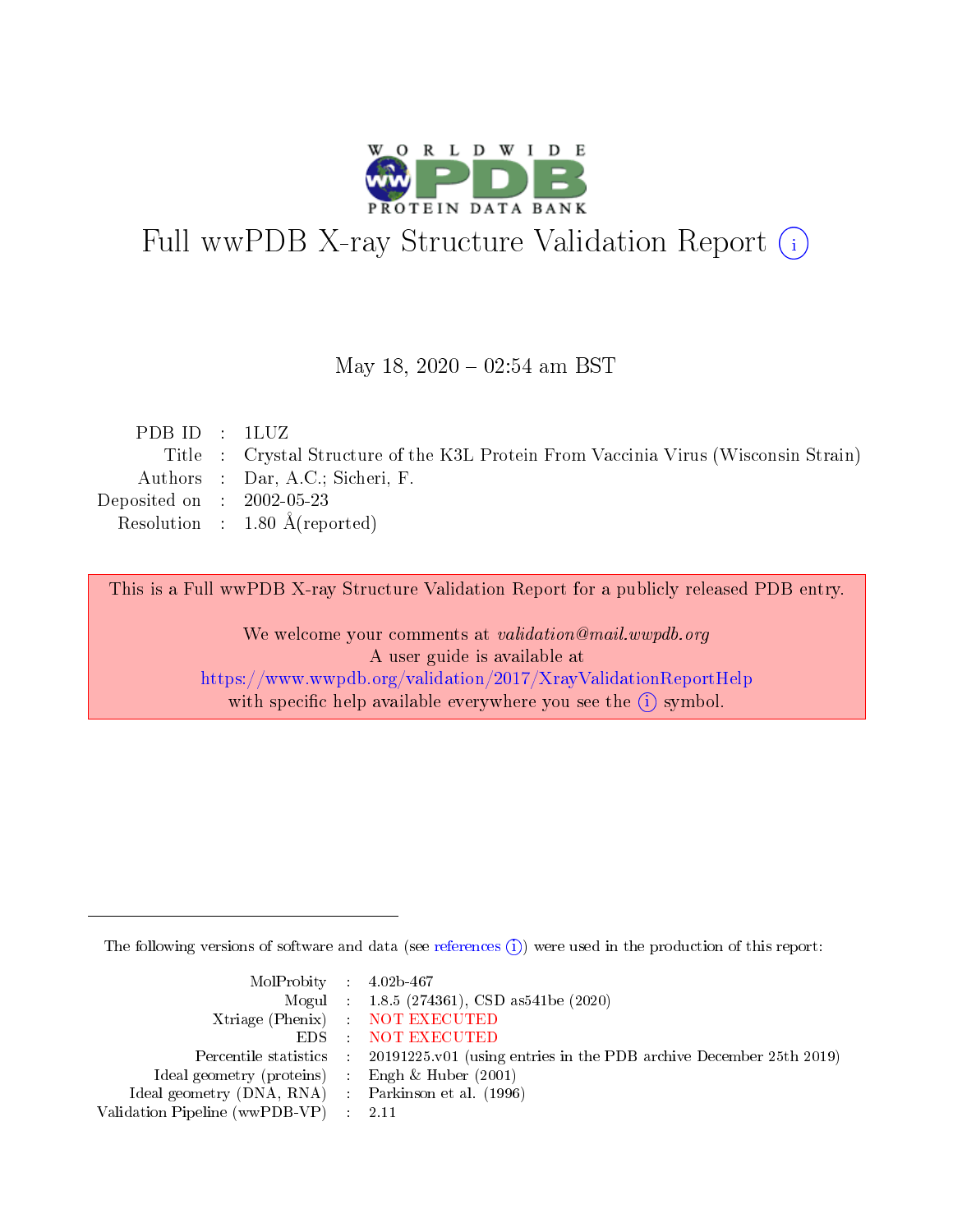# 1 [O](https://www.wwpdb.org/validation/2017/XrayValidationReportHelp#overall_quality)verall quality at a glance  $(i)$

The following experimental techniques were used to determine the structure: X-RAY DIFFRACTION

The reported resolution of this entry is 1.80 Å.

Percentile scores (ranging between 0-100) for global validation metrics of the entry are shown in the following graphic. The table shows the number of entries on which the scores are based.



| Metric                | Whole archive<br>$(\#\text{Entries})$ | Similar resolution<br>$(\#\text{Entries}, \text{resolution range}(\textup{\AA})\)$ |  |
|-----------------------|---------------------------------------|------------------------------------------------------------------------------------|--|
| Clashscore            | 141614                                | 6793 $(1.80-1.80)$                                                                 |  |
| Ramachandran outliers | 138981                                | 6697 $(1.80-1.80)$                                                                 |  |
| Sidechain outliers    | 138945                                | 6696 (1.80-1.80)                                                                   |  |

The table below summarises the geometric issues observed across the polymeric chains and their fit to the electron density. The red, orange, yellow and green segments on the lower bar indicate the fraction of residues that contain outliers for  $\geq=3$ , 2, 1 and 0 types of geometric quality criteria respectively. A grey segment represents the fraction of residues that are not modelled. The numeric value for each fraction is indicated below the corresponding segment, with a dot representing fractions  $\leq=5\%$ 

Note EDS was not executed.

| Mol | $\mid$ Chain $\mid$ Length | Quality of chain |     |    |  |
|-----|----------------------------|------------------|-----|----|--|
|     | 88                         | 70%              | 25% |    |  |
|     | $\circ$                    | 73%              | 22% | 6% |  |

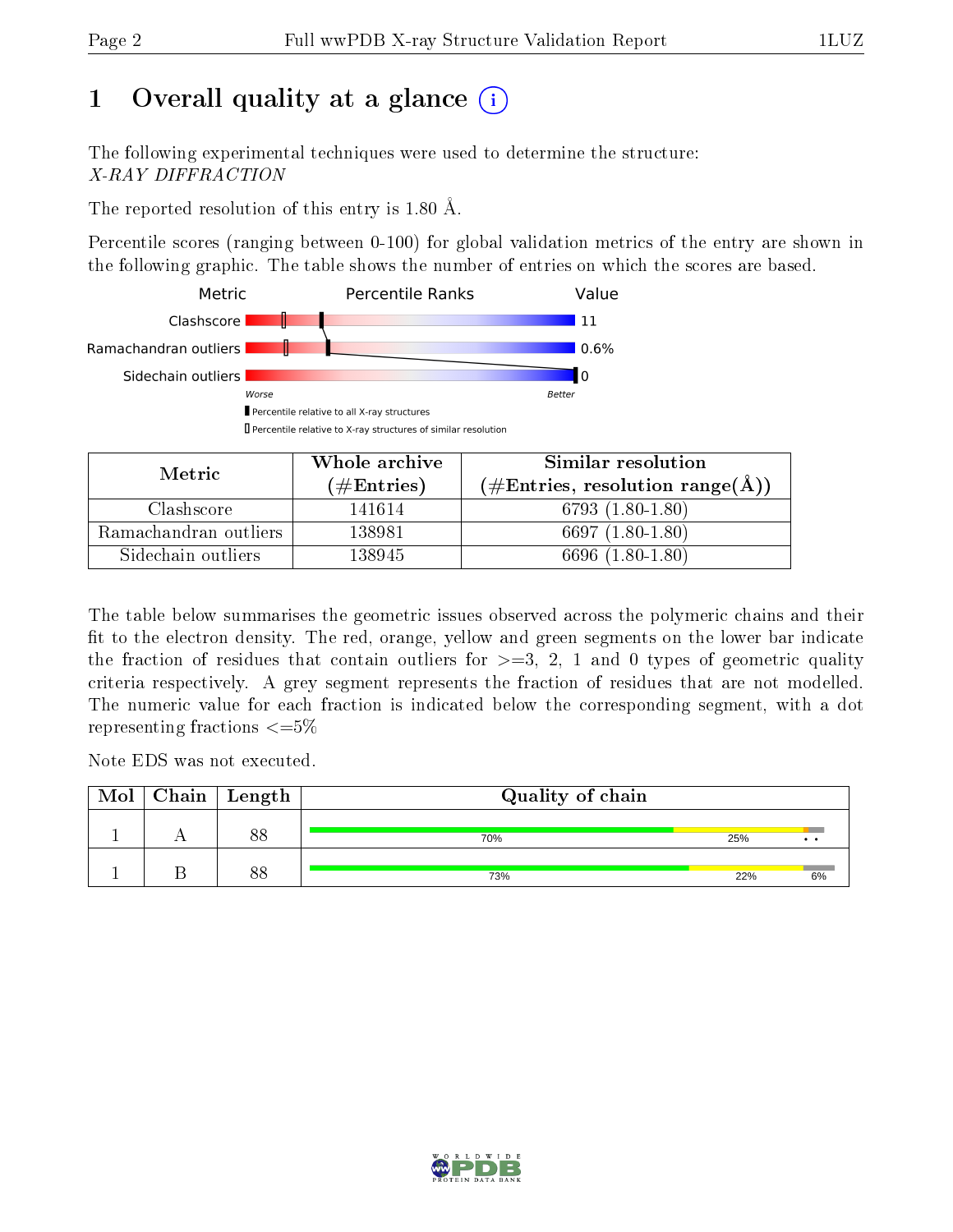# 2 Entry composition (i)

There are 2 unique types of molecules in this entry. The entry contains 1491 atoms, of which 0 are hydrogens and 0 are deuteriums.

In the tables below, the ZeroOcc column contains the number of atoms modelled with zero occupancy, the AltConf column contains the number of residues with at least one atom in alternate conformation and the Trace column contains the number of residues modelled with at most 2 atoms.

| Mol | Chain   Residues | Atoms                   |  |                 |  | $ZeroOcc \mid AltConf \mid Trace$ |  |  |
|-----|------------------|-------------------------|--|-----------------|--|-----------------------------------|--|--|
|     | 85               | Total C N O S Se<br>706 |  | 462 115 125 1 3 |  |                                   |  |  |
|     | 83               | Total C N O S Se<br>698 |  | 452 119 123 1   |  |                                   |  |  |

Molecule 1 is a protein called Protein K3.

There are 6 discrepancies between the modelled and reference sequences:

| Chain | Residue | Modelled   | Actual     | Comment          | Reference         |
|-------|---------|------------|------------|------------------|-------------------|
|       | 46      | MSE.       | <b>MET</b> | MODIFIED RESIDUE | <b>UNP P18378</b> |
|       | 48      | <b>MSE</b> | <b>MET</b> | MODIFIED RESIDUE | <b>UNP P18378</b> |
|       | 84      | <b>MSE</b> | <b>MET</b> | MODIFIED RESIDUE | <b>UNP P18378</b> |
| В     | 46      | <b>MSE</b> | <b>MET</b> | MODIFIED RESIDUE | <b>UNP P18378</b> |
| B     | 48      | MSE.       | <b>MET</b> | MODIFIED RESIDUE | <b>UNP P18378</b> |
|       |         | <b>MSE</b> | <b>MET</b> | MODIFIED RESIDUE | <b>UNP P18378</b> |

• Molecule 2 is water.

|  | $Mol$   Chain   Residues | Atoms                | ZeroOcc   AltConf |
|--|--------------------------|----------------------|-------------------|
|  | 52                       | Total O<br>52<br>-52 |                   |
|  | 35                       | Total O<br>35<br>35  |                   |

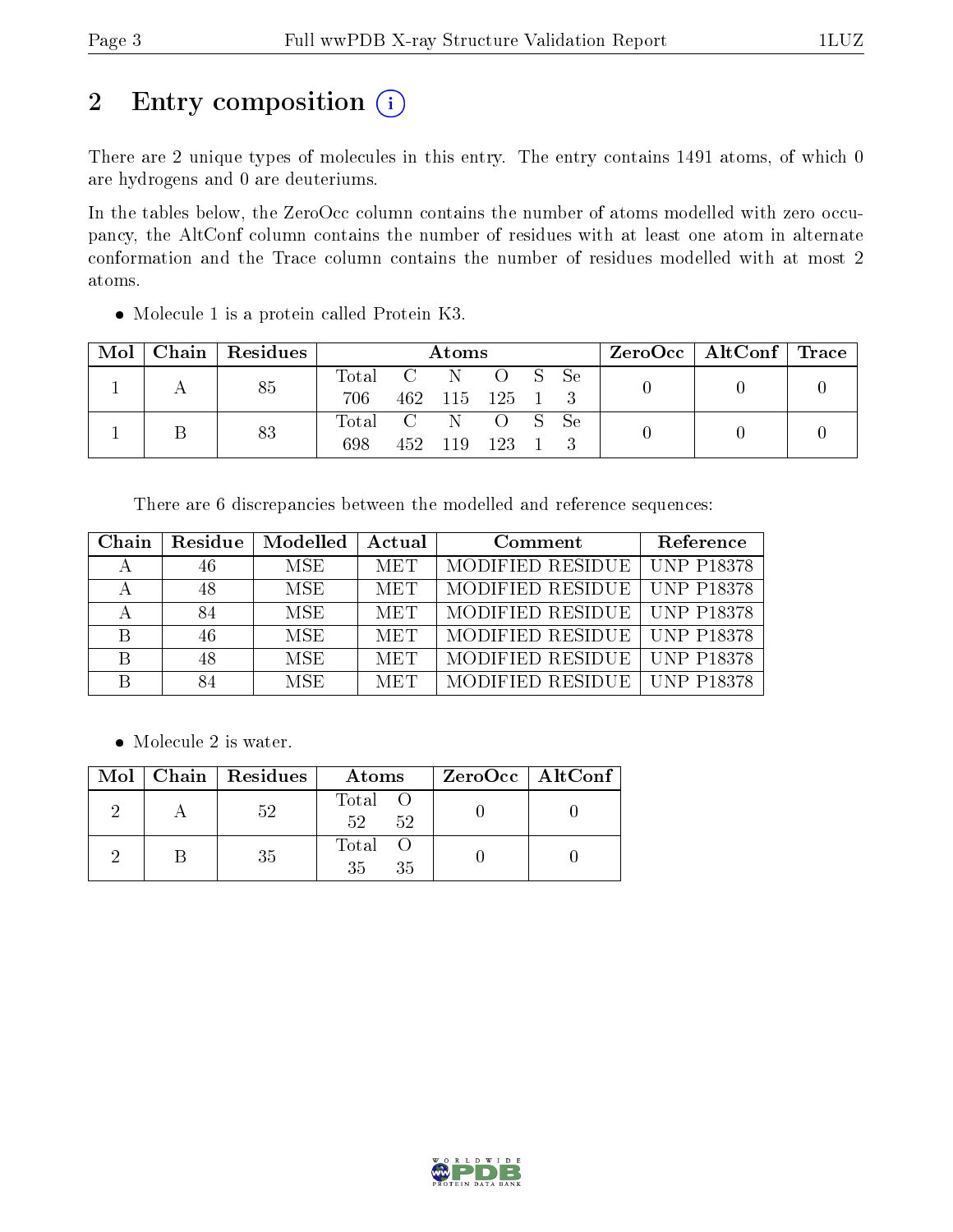# 3 Residue-property plots  $(i)$

These plots are drawn for all protein, RNA and DNA chains in the entry. The first graphic for a chain summarises the proportions of the various outlier classes displayed in the second graphic. The second graphic shows the sequence view annotated by issues in geometry. Residues are colorcoded according to the number of geometric quality criteria for which they contain at least one outlier: green  $= 0$ , yellow  $= 1$ , orange  $= 2$  and red  $= 3$  or more. Stretches of 2 or more consecutive residues without any outlier are shown as a green connector. Residues present in the sample, but not in the model, are shown in grey.

Note EDS was not executed.

- Chain A: 25% 70% <del>∴</del> 현명결<mark>복용</mark> P34  $K$  $\overline{\mathbf{E}}$ D32  $\frac{33}{2}$ A38  $\frac{8}{2}$  $\frac{1}{2}$ A41 E42 R55 K61 T62 I68 I77 D78 V79 N80  $\frac{1}{2}$ K82  $\frac{83}{2}$  $\frac{8}{8}$  $^{\circ}$ • Molecule 1: Protein K3 Chain B: 73% 22% 6% MET ELE<br>MET ELE  $\frac{2}{2}$  $\frac{23}{2}$ Y27  $\frac{2}{3}$ K45  $\frac{9}{2}$  $\frac{3}{2}$  $\frac{4}{154}$ R55 D56  $\frac{1}{9}$  $\frac{8}{2}$ T62 I68  $\frac{1}{2}$  $\mathsf{S}^{\mathsf{I}}$ I77 D78  $\frac{5}{65}$ Q88 $^{\circ}$
- Molecule 1: Protein K3

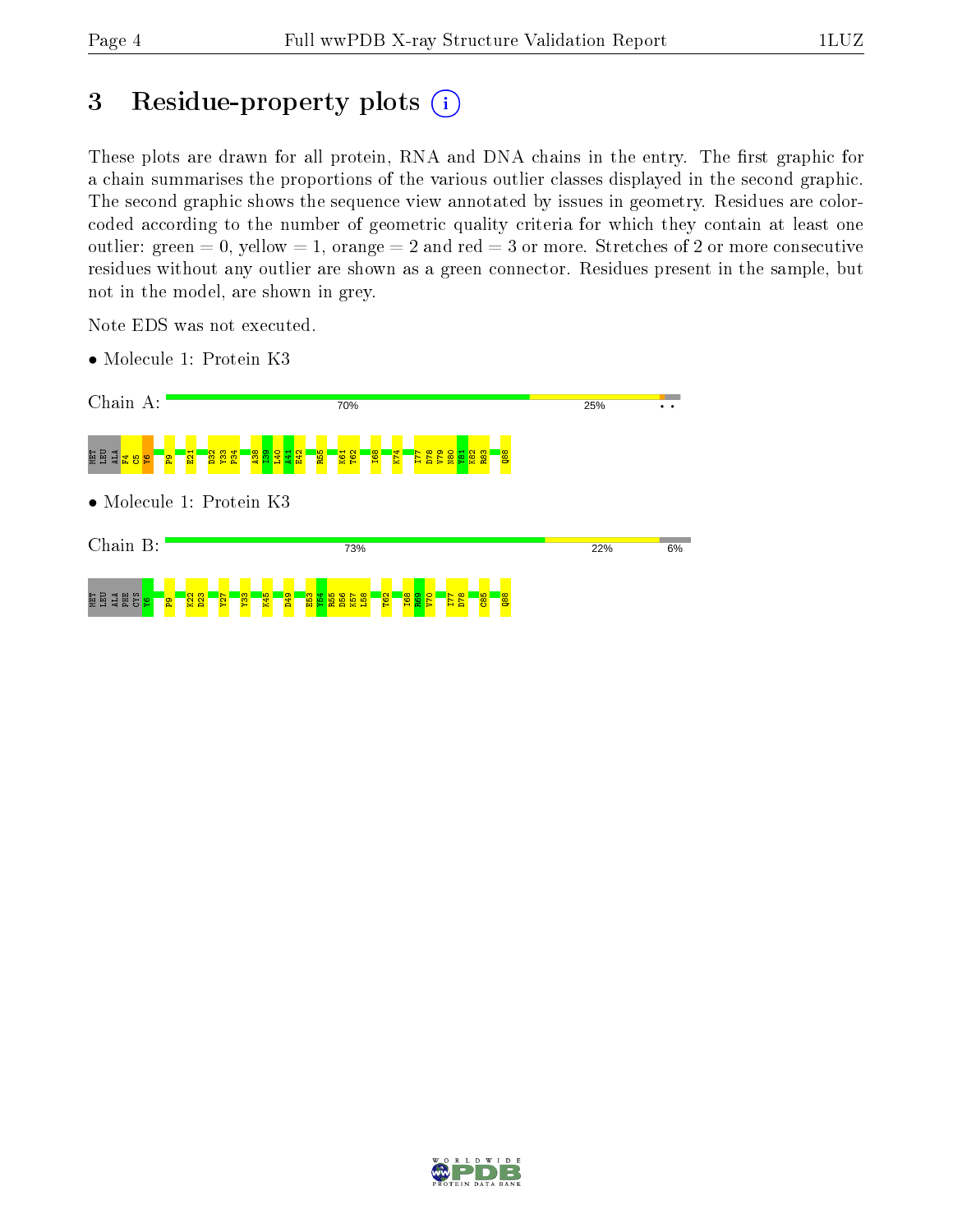# 4 Data and refinement statistics  $(i)$

Xtriage (Phenix) and EDS were not executed - this section is therefore incomplete.

| Property                               | Value                                            | Source    |  |
|----------------------------------------|--------------------------------------------------|-----------|--|
| Space group                            | C121                                             | Depositor |  |
| Cell constants                         | 73.12Å<br>$49.58\text{\AA}$<br>59.94Å            | Depositor |  |
| a, b, c, $\alpha$ , $\beta$ , $\gamma$ | $100.69^\circ$<br>$90.00^\circ$<br>$90.00^\circ$ |           |  |
| Resolution $(A)$                       | 500.00<br>- 1.80                                 | Depositor |  |
| % Data completeness                    | (Not available) $(500.00-1.80)$                  | Depositor |  |
| (in resolution range)                  |                                                  |           |  |
| $\mathrm{R}_{merge}$                   | (Not available)                                  | Depositor |  |
| $\mathrm{R}_{sym}$                     | (Not available)                                  | Depositor |  |
| Refinement program                     | <b>CNS</b>                                       | Depositor |  |
| $R, R_{free}$                          | 0.256<br>0.232<br>$\sim$                         | Depositor |  |
| Estimated twinning fraction            | No twinning to report.                           | Xtriage   |  |
| Total number of atoms                  | 1491                                             | wwPDB-VP  |  |
| Average B, all atoms $(A^2)$           | 24.0                                             | wwPDB-VP  |  |

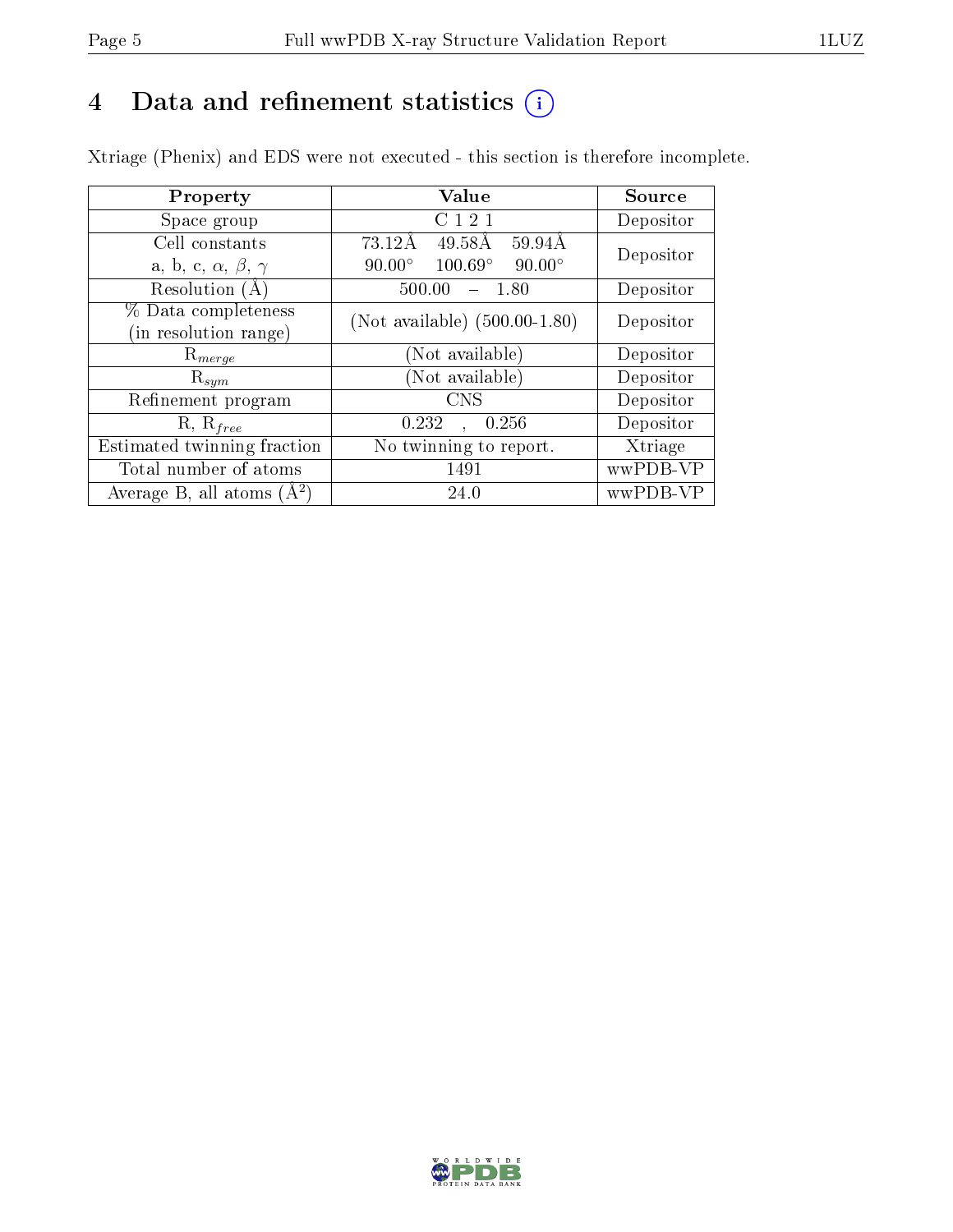# 5 Model quality  $(i)$

# 5.1 Standard geometry (i)

The Z score for a bond length (or angle) is the number of standard deviations the observed value is removed from the expected value. A bond length (or angle) with  $|Z| > 5$  is considered an outlier worth inspection. RMSZ is the root-mean-square of all Z scores of the bond lengths (or angles).

| Mol | Chain |      | Bond lengths                 | Bond angles |                 |
|-----|-------|------|------------------------------|-------------|-----------------|
|     |       | RMSZ | $\vert \# \vert Z \vert > 5$ | RMSZ        | # $ Z  > 5$     |
|     |       | 0.33 | 0/720                        | 0.62        | 0/964           |
|     | В     | 0.30 | 0/711                        | 0.58        | 0/950           |
| AĦ  | Αll   | 0.31 | ′1431                        | 0.60        | $^{\prime}1914$ |

There are no bond length outliers.

There are no bond angle outliers.

There are no chirality outliers.

There are no planarity outliers.

# 5.2 Too-close contacts  $(i)$

In the following table, the Non-H and H(model) columns list the number of non-hydrogen atoms and hydrogen atoms in the chain respectively. The H(added) column lists the number of hydrogen atoms added and optimized by MolProbity. The Clashes column lists the number of clashes within the asymmetric unit, whereas Symm-Clashes lists symmetry related clashes.

|  |      | Mol   Chain   Non-H   H(model)   H(added) |      |    | Clashes   Symm-Clashes |
|--|------|-------------------------------------------|------|----|------------------------|
|  | 706  |                                           | 695  |    |                        |
|  | 698  |                                           | 399  |    |                        |
|  |      |                                           |      |    |                        |
|  | 35   |                                           |      |    |                        |
|  | 1491 |                                           | 1394 | າດ |                        |

The all-atom clashscore is defined as the number of clashes found per 1000 atoms (including hydrogen atoms). The all-atom clashscore for this structure is 11.

All (32) close contacts within the same asymmetric unit are listed below, sorted by their clash magnitude.

| Atom-1<br>Atom-2 |                 | Interatomic<br>distance (A | $\cap$ lash<br>overlap<br>$'$ A |
|------------------|-----------------|----------------------------|---------------------------------|
| 1 A 5 C Y        | $1.4.6$ TVR HR2 | $.65\,$                    |                                 |

Continued on next page...

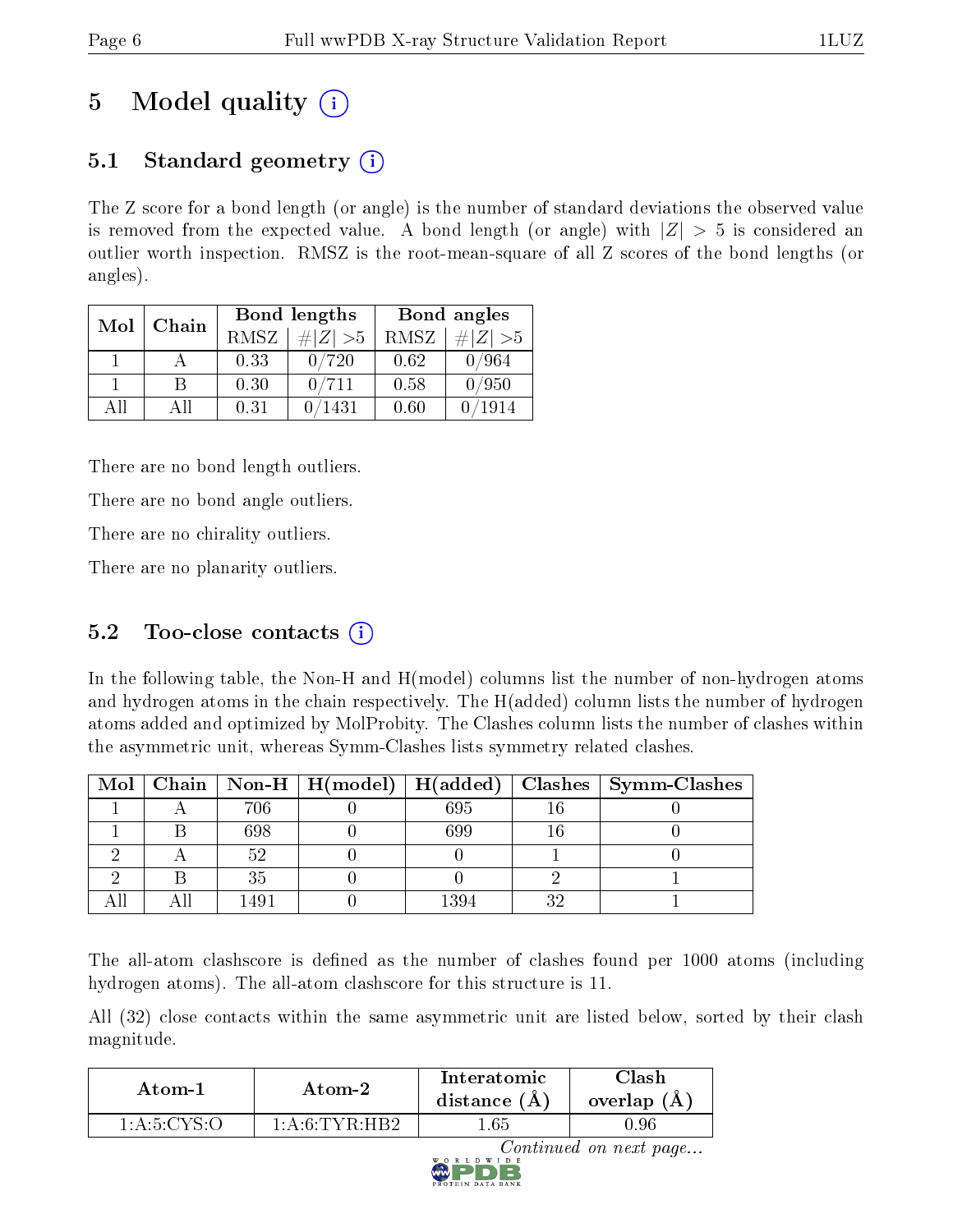| o o heen wow from the process was payar. |                           | Interatomic       | Clash         |
|------------------------------------------|---------------------------|-------------------|---------------|
| Atom-1                                   | Atom-2                    | distance $(\AA)$  | overlap $(A)$ |
| 1: B:62:THR:N                            | 1:B:88:GLN:HE22           | 1.63              | 0.95          |
| 1:B:62:THR:H                             | 1:B:88:GLN:NE2            | 1.72              | 0.87          |
| 1:B:62:THR:H                             | 1:B:88:GLN:HE22           | 0.88              | 0.84          |
| 1:A:40:LEU:HD23                          | 1:A:79:VAL:HG23           | 1.68              | $0.76\,$      |
| 1: A:82: L <sub>YS:H</sub> G2            | 1: A:83:ARG:HG3           | 1.71              | 0.72          |
| 1:B:57:LYS:HG3                           | 1: B:58:LEU:HG            | 1.73              | 0.71          |
| 1:B:70:VAL:HG22                          | 1:B:77:ILE:HD12           | 1.81              | 0.61          |
| 1:B:68:ILE:HG12                          | 1:B:78:ASP:O              | 2.03              | 0.59          |
| 1:B:70:VAL:HG13                          | 1:B:77:ILE:CD1            | 2.33              | 0.59          |
| 1: A: 33: TYR: N                         | 1:A:34:PRO:HD3            | 2.19              | 0.58          |
| 1:B:55:ARG:HG3                           | $1:B:56:A\overline{SP:N}$ | 2.18              | 0.58          |
| 1: A:5:CYS:O                             | 1:A:6:TYR:CB              | 2.47              | 0.54          |
| 1: A:68: ILE: HG12                       | 1:A:78:ASP:O              | 2.07              | 0.54          |
| 1: A:4:PHE:CG                            | 1: A:5: CYS:N             | 2.81              | 0.48          |
| 1:A:62:THR:H                             | 1: A:88: GLN:C            | $2.17\,$          | 0.47          |
| 1:B:9:PRO:H <sub>D3</sub>                | 1:B:33:TYR:CE2            | 2.51              | 0.46          |
| 1:B:68:ILE:HD11                          | 1:B:78:ASP:HB3            | 1.98              | 0.46          |
| 1:B:49:ASP:O                             | 1:B:53:GLU:HG3            | 2.17              | 0.45          |
| 1:A:9:PRO:HD3                            | 1: A:33:TYR:CE2           | 2.52              | $0.45\,$      |
| 1:B:45:LYS:NZ                            | 2:B:103:HOH:O             | 2.50              | 0.44          |
| 1:A:42:GLU:HG3                           | 1:A:80:ASN:OD1            | $\overline{2.17}$ | 0.44          |
| 1:B:22:LYS:HB3                           | 1:B:27:TYR:CD1            | 2.52              | 0.44          |
| 1:A:74:LYS:HG3                           | 2: A:109:HOH:O            | 2.18              | 0.43          |
| 1:A:21:GLU:OE1                           | 1:A:55:ARG:CZ             | 2.67              | 0.43          |
| 1:A:38:ALA:HA                            | 1: A:77: ILE: O           | 2.20              | 0.42          |
| 1:B:62:THR:HG22                          | 1:B:85:CYS:SG             | 2.59              | 0.42          |
| 1:B:23:ASP:HB2                           | 2:B:109:HOH:O             | 2.18              | 0.42          |
| 1:A:32:ASP:C                             | 1:A:34:PRO:HD3            | 2.40              | 0.42          |
| 1: A:61:LYS:HA                           | 1: A:88: GLN: OXT         | 2.20              | 0.41          |
| 1:B:70:VAL:HG13                          | 1:B:77:ILE:HD11           | 2.02              | 0.41          |
| 1: A:40: LEU: HA                         | 1: A:40: LEU:HD23         | 1.91              | 0.40          |

Continued from previous page...

All (1) symmetry-related close contacts are listed below. The label for Atom-2 includes the symmetry operator and encoded unit-cell translations to be applied.

| Atom-1        | Atom-2               | Interatomic<br>distance $(A)$ | Clash<br>overlap $(A)$ |
|---------------|----------------------|-------------------------------|------------------------|
| 2:B:120:HOH:O | 2:B:120:HOH:O[2 555] | 2.14                          | .06                    |

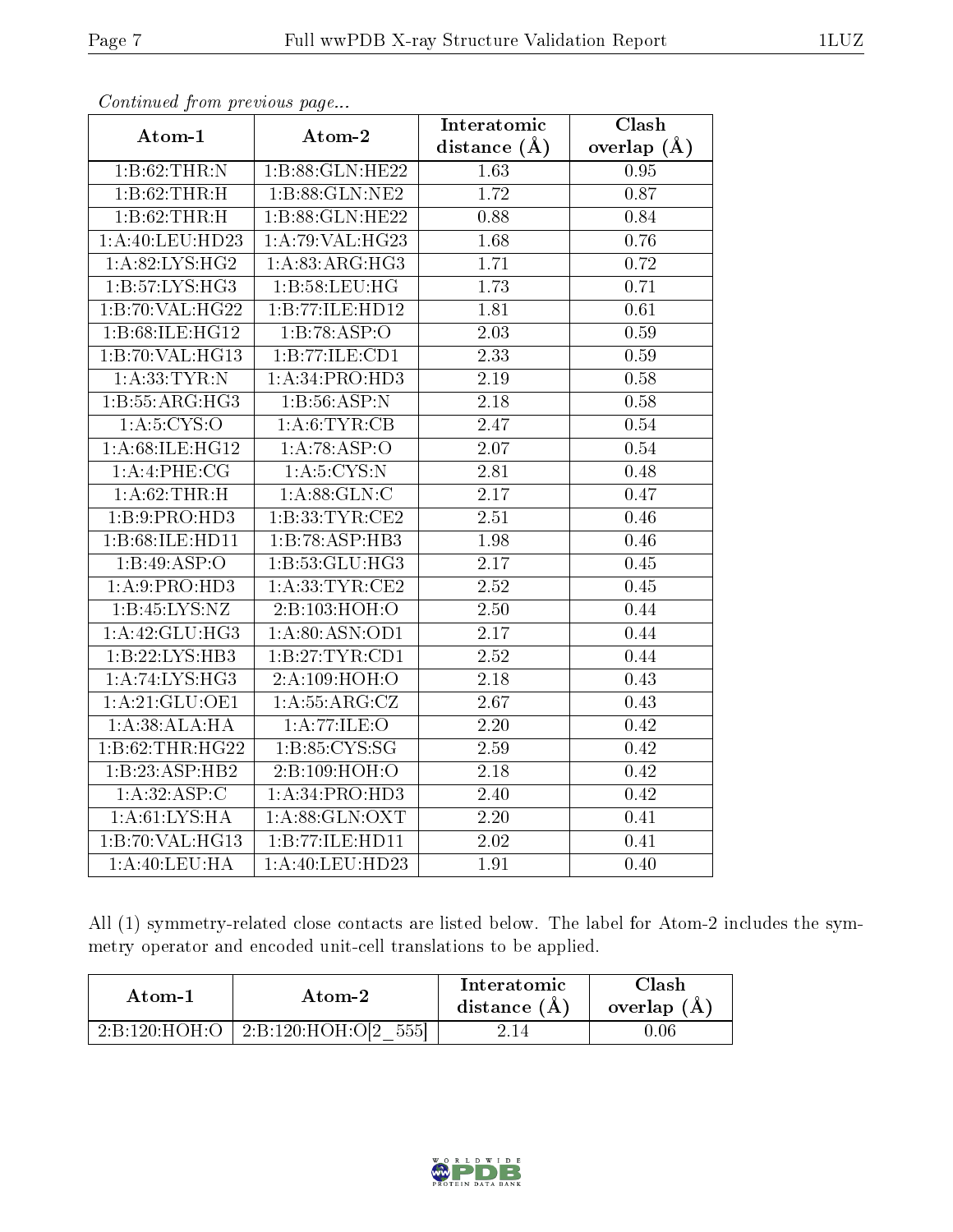# 5.3 Torsion angles (i)

#### 5.3.1 Protein backbone  $(i)$

In the following table, the Percentiles column shows the percent Ramachandran outliers of the chain as a percentile score with respect to all X-ray entries followed by that with respect to entries of similar resolution.

The Analysed column shows the number of residues for which the backbone conformation was analysed, and the total number of residues.

| Mol | Chain | Analysed       | Favoured    | Allowed  | Outliers | Percentiles |
|-----|-------|----------------|-------------|----------|----------|-------------|
|     |       | $83/88$ (94\%) | 79 (95%)    | $3(4\%)$ | $1(1\%)$ | $13$ 3      |
|     |       | $81/88$ (92\%) | $80(99\%)$  | $1(1\%)$ |          | 100<br>100  |
| All | All   | 164/176(93%)   | $159(97\%)$ | $4(2\%)$ | $1(1\%)$ | 12<br>25    |

All (1) Ramachandran outliers are listed below:

| Chain. | <b>Res</b> | Dе |
|--------|------------|----|
|        |            |    |

#### $5.3.2$  Protein sidechains  $(i)$

In the following table, the Percentiles column shows the percent sidechain outliers of the chain as a percentile score with respect to all X-ray entries followed by that with respect to entries of similar resolution.

The Analysed column shows the number of residues for which the sidechain conformation was analysed, and the total number of residues.

| Mol | Chain | Analysed      | Rotameric    | Outliers | Percentiles            |
|-----|-------|---------------|--------------|----------|------------------------|
|     |       | $73/76$ (96%) | 73 $(100\%)$ |          | $100 \mid$<br>$100 \,$ |
|     |       | $74/76$ (97%) | 74 (100\%)   |          | 100<br>100             |
| All | All   | 147/152(97%)  | $147(100\%)$ |          |                        |

There are no protein residues with a non-rotameric sidechain to report.

Some sidechains can be flipped to improve hydrogen bonding and reduce clashes. All (1) such sidechains are listed below:

| Mol | Chain. | $\parallel$ Res | L'vpe |
|-----|--------|-----------------|-------|
|     |        |                 |       |

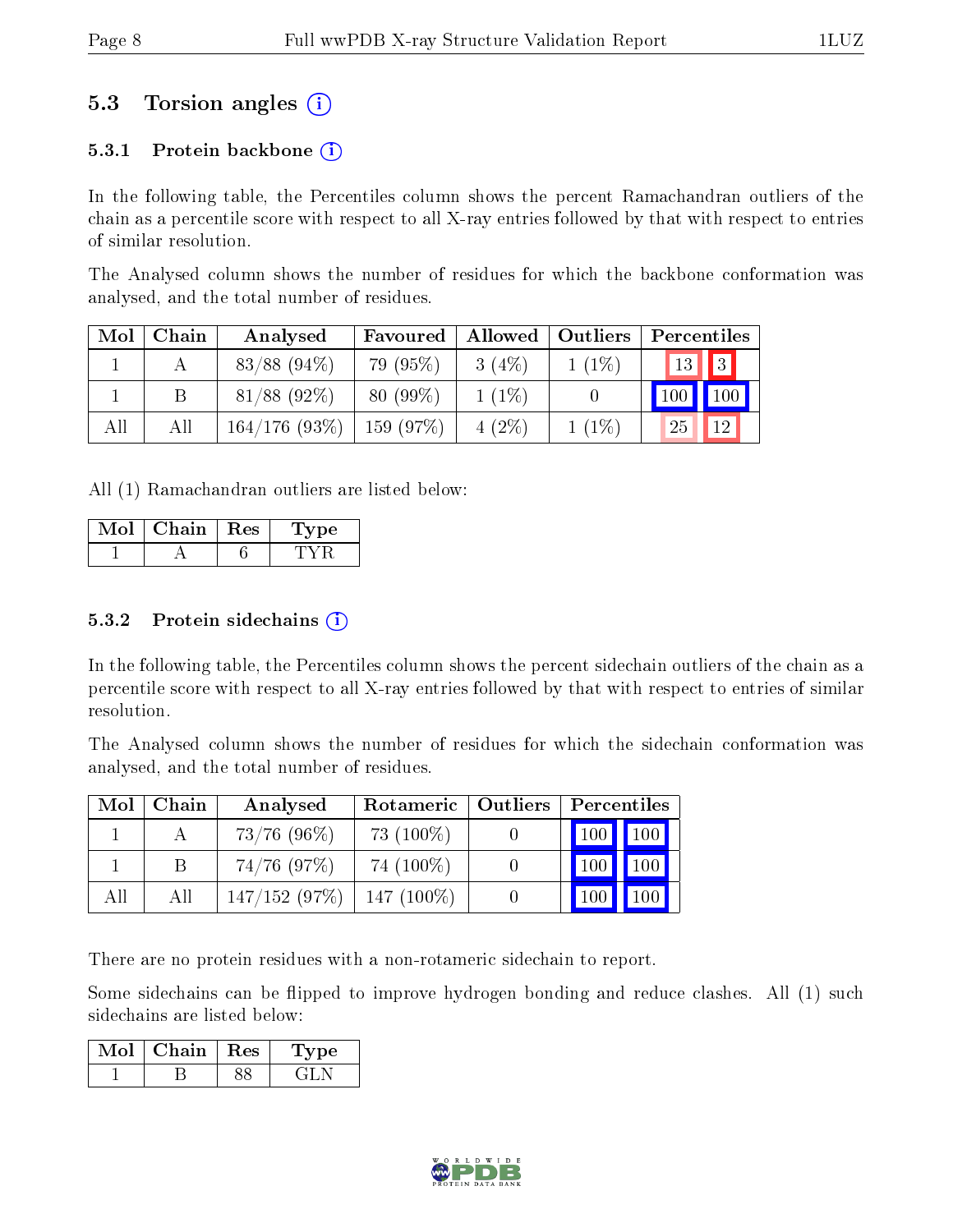#### 5.3.3 RNA [O](https://www.wwpdb.org/validation/2017/XrayValidationReportHelp#rna)i

There are no RNA molecules in this entry.

### 5.4 Non-standard residues in protein, DNA, RNA chains (i)

There are no non-standard protein/DNA/RNA residues in this entry.

#### 5.5 Carbohydrates  $(i)$

There are no carbohydrates in this entry.

### 5.6 Ligand geometry  $(i)$

There are no ligands in this entry.

### 5.7 [O](https://www.wwpdb.org/validation/2017/XrayValidationReportHelp#nonstandard_residues_and_ligands)ther polymers (i)

There are no such residues in this entry.

# 5.8 Polymer linkage issues  $(i)$

There are no chain breaks in this entry.